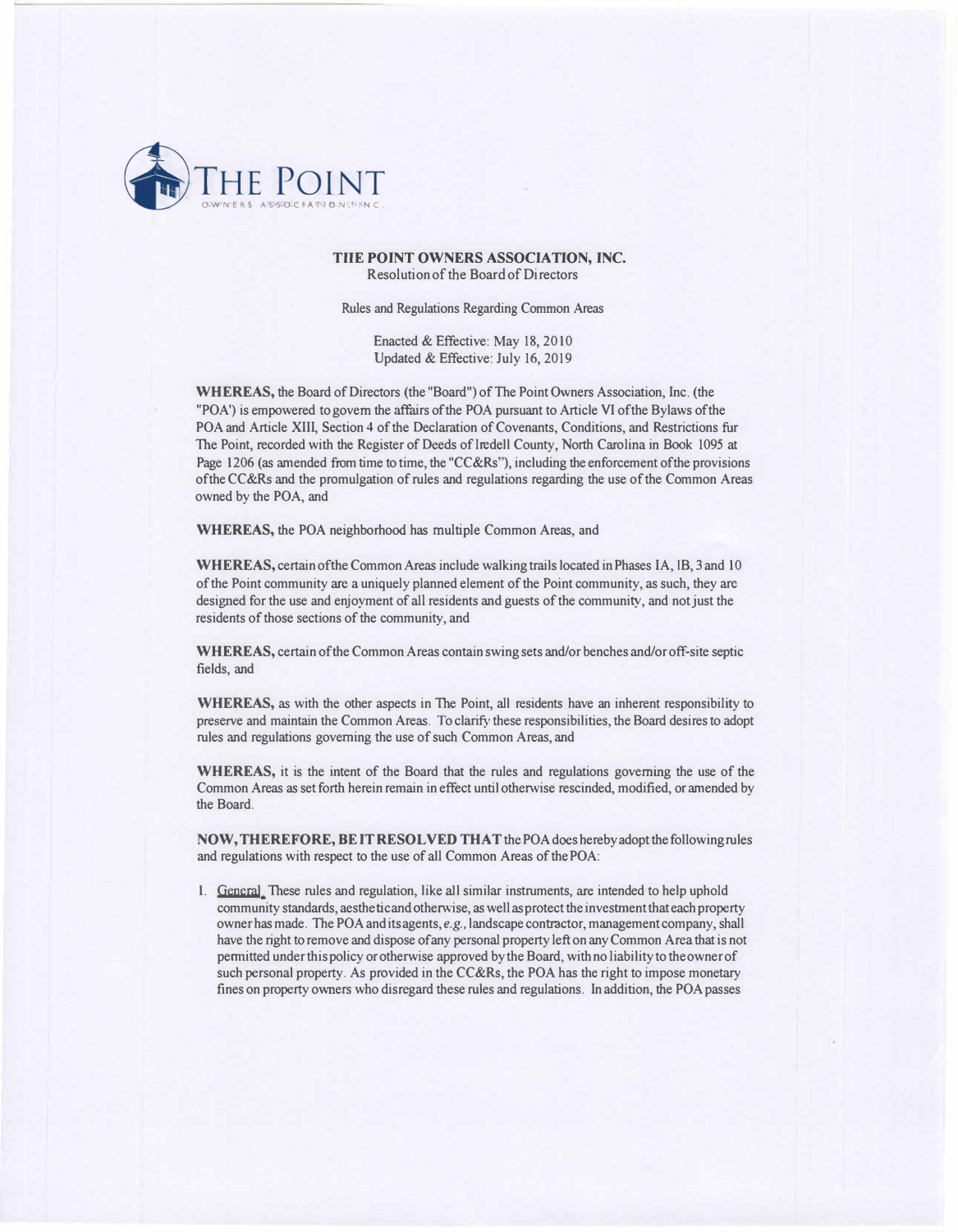

along to the applicable property owner(s) charges relating to returning the Common Area to the state it wasinbeforeintervention/damage bysuch propertyownerorsuch propertyowner's tenants.

2. Permitted Uses. The Common Areas within the Point neighborhood are primarily for the use of community residents and their guests. Use of a Common Area to hold a gathering ofa type that a large num her of non-residents are expected to attend is subject to prior approval as described in Section 7 below. Bicycle rider usage is permitted on the walking trails, but not in other Common Areas (other than to ride to and from the Common Area), with the understanding that pedestrians havetherightof way priority, and assuch, bicycle riders must yield when pedestriant rafficis present. All use of CommonAreasisatyourownrisk. Childrenmustbesupervisedbyaparent (or a responsible adult) during Common Areause.

3. **No Dumning: Foliage: Residential Plantings: No Modification: Personal Property • The dumping of trash, lawn debris (grass clippings and/or landscape trimmings, etc.),** 

- Christmas trees, woodpiles, or litter is not permitted on any Common Area.
- Tree climbing or causing damage to any natural foliage in a Common Area is prohibited.
- Resident personal plantings are to be within their own property lines, and not infringe on Common Area.
- Residents may not modify any aspect of a Common Area (e.g., do not rake or remove mulch on a CommonArea).
- Resident-owned lawn furniture, benches, ramps or other personal property should not be placed, or left, on any Common Area, and the POA assumes no liability for these items.
- 4. NoMotorjzed Vehjcles. Motorized vehicles, includingelectric golf carts, gasorelectric scooters, motorcycles, ATVs, etc. are not permitted on the Common Areas. Vehicles used by the PO A's landscape contractor may use the Common Areas on occasion, with caution, during the performance of their assigned duties.
- 5. Pets. Dogs on leashes are permitted in Common Areas, provided that the accompanying resident, regardlessofage, takes responsibility for retrieving and bagging waste, and controlling the animal so *it* does not threaten other dogs, pedestrians, or create a disturbance.
- 6. Pyrotechnic Devices. The use of pyrotechnic devices, all of which are inherent fire and safety hazards, are not permitted in any Common Area.
- 7. Pre-Approval for All Gatherjngs. The Common Areas are primarily for use by property owners in The Point and a reasonable number of their guests. If a property owner in The Point would like to use a Common Area for a gathering, then the property owner that is hosting such gathering must request pre-approval of the proposed use of the Common Area from the POA's Board of Directors. The property owner/host must provide a comprehensive written description of the planned use and be willing to answer questions regarding the proposed use, planned clean-up, etc. All such proposed uses must be consistent with the CC&Rs and all Board resolutions (e.g., the Sign Policy). Such requests will be considered, generally at a regularly scheduled meeting of the Board of Directors,